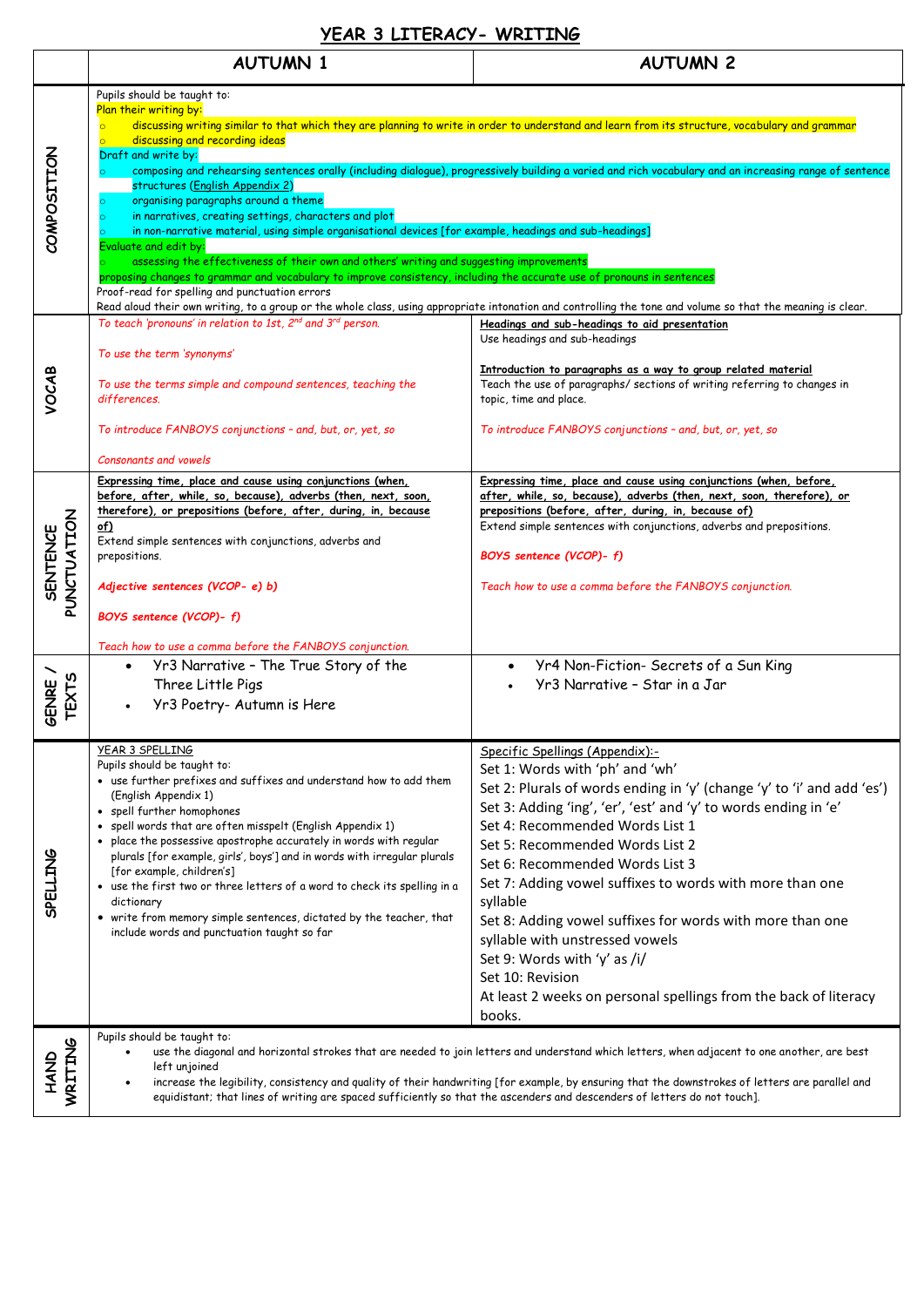## **YEAR 3 LITERACY- WRITING**

|                           | SPRING 1                                                                                                                                                                                                                                                                                                                                                                                                                                                                                                                                                                                                                                                                                                                                                                                                                                                                                                                                                                                                                                                                                                                                                                                       | SPRING 2                                                                                                                                                                                                                                                                                                                      |
|---------------------------|------------------------------------------------------------------------------------------------------------------------------------------------------------------------------------------------------------------------------------------------------------------------------------------------------------------------------------------------------------------------------------------------------------------------------------------------------------------------------------------------------------------------------------------------------------------------------------------------------------------------------------------------------------------------------------------------------------------------------------------------------------------------------------------------------------------------------------------------------------------------------------------------------------------------------------------------------------------------------------------------------------------------------------------------------------------------------------------------------------------------------------------------------------------------------------------------|-------------------------------------------------------------------------------------------------------------------------------------------------------------------------------------------------------------------------------------------------------------------------------------------------------------------------------|
| COMPOSITION               | Pupils should be taught to:<br>Plan their writing by:<br>discussing writing similar to that which they are planning to write in order to understand and learn from its structure, vocabulary and<br>grammar<br>discussing and recording ideas<br>$\overline{\circ}$<br>Draft and write by:<br>composing and rehearsing sentences orally (including dialogue), progressively building a varied and rich vocabulary and an increasing range of<br>$\circ$<br>sentence structures (English Appendix 2)<br>organising paragraphs around a theme<br>$\circ$<br>in narratives, creating settings, characters and plot<br>in non-narrative material, using simple organisational devices [for example, headings and sub-headings]<br>Evaluate and edit by:<br>assessing the effectiveness of their own and others' writing and suggesting improvements<br>proposing changes to grammar and vocabulary to improve consistency, including the accurate use of pronouns in sentences<br>Proof-read for spelling and punctuation errors<br>Read aloud their own writing, to a group or the whole class, using appropriate intonation and controlling the tone and volume so that the meaning is<br>clear. |                                                                                                                                                                                                                                                                                                                               |
| VOCAB                     | Introduction to paragraphs as a way to group related<br>material<br>Teach the use of paragraphs/ sections of writing referring to<br>changes in topic, time and place.<br>Use the present perfect form of verbs instead of the simple<br>past (he has gone out to play contrasted he went out to<br>play)<br>Ensure agreement in verb forms.<br>-To introduce FANBOYS conjunctions - and, but, or, yet, so<br>-Similes                                                                                                                                                                                                                                                                                                                                                                                                                                                                                                                                                                                                                                                                                                                                                                         | Introduction to paragraphs as a way to group related material<br>Teach the use of paragraphs/ sections of writing referring to changes in<br>topic, time and place.<br>To teach 'pronouns' in relation to 1st, $2^{nd}$ and $3^{rd}$ person.                                                                                  |
| <b>SENTENCE</b>           | Expressing time, place and cause using conjunctions (when,<br>before, after, while, so, because), adverbs (then, next,<br>soon, therefore), or prepositions (before, after, during, in,<br>because of)<br>Extend simple sentences with conjunctions, adverbs and<br>prepositions.<br>-Sentence with varying openers (VCOP)- j) l) m)<br>Magic three sentence (VCOP)- i)<br>-Connective opener (VCOP)-c)<br>-BOYS sentence (VCOP)- f)                                                                                                                                                                                                                                                                                                                                                                                                                                                                                                                                                                                                                                                                                                                                                           | Expressing time, place and cause using conjunctions (when, before,<br>after, while, so, because), adverbs (then, next, soon, therefore), or<br>prepositions (before, after, during, in, because of)<br>Extend simple sentences with conjunctions, adverbs and prepositions.<br>Sentence with varying openers (VCOP)- j) l) m) |
| <b>NCTUA</b><br>TION<br>₹ | Introduction to inverted commas to punctuate direct speech<br>Speech marks - inverted commas<br>-Teach how to use a comma before the FANBOYS conjunction.<br>-Teach the comma used when a verb/ adverb or time phrase<br>starts the sentence                                                                                                                                                                                                                                                                                                                                                                                                                                                                                                                                                                                                                                                                                                                                                                                                                                                                                                                                                   | Introduction to inverted commas to punctuate direct speech<br>Speech marks - inverted commas<br>Teach the comma used when a verb/ adverb or time phrase starts the<br>sentence.                                                                                                                                               |
| <b>TEXTS</b><br>GENRE     | Narrative (OP) - Escape from Pompeii<br>$\bullet$<br>Yr3 Narrative- Incredible Book Eating<br>Boy                                                                                                                                                                                                                                                                                                                                                                                                                                                                                                                                                                                                                                                                                                                                                                                                                                                                                                                                                                                                                                                                                              | Yr3 Non-Fiction - Journey of Iliona<br>Yr4 Non-Fiction - Sicily Holiday Brochure                                                                                                                                                                                                                                              |
| SPELLING                  | YEAR 3 SPELLING<br>Pupils should be taught to:<br>• use further prefixes and suffixes and understand how to add them (English<br>Appendix 1)<br>spell further homophones<br>spell words that are often misspelt (English Appendix 1)<br>place the possessive apostrophe accurately in words with regular plurals [for<br>example, girls', boys'] and in words with irregular plurals [for example,<br>children's]<br>use the first two or three letters of a word to check its spelling in a<br>dictionary<br>• write from memory simple sentences, dictated by the teacher, that include                                                                                                                                                                                                                                                                                                                                                                                                                                                                                                                                                                                                      | Specific Spellings (Appendix):-                                                                                                                                                                                                                                                                                               |
| HAND<br>WRITING           | words and punctuation taught so far<br>Pupils should be taught to:<br>use the diagonal and horizontal strokes that are needed to join letters and understand which letters, when adjacent to one another, are<br>best left unjoined<br>increase the legibility, consistency and quality of their handwriting [for example, by ensuring that the downstrokes of letters are parallel<br>and equidistant; that lines of writing are spaced sufficiently so that the ascenders and descenders of letters do not touch].                                                                                                                                                                                                                                                                                                                                                                                                                                                                                                                                                                                                                                                                           |                                                                                                                                                                                                                                                                                                                               |